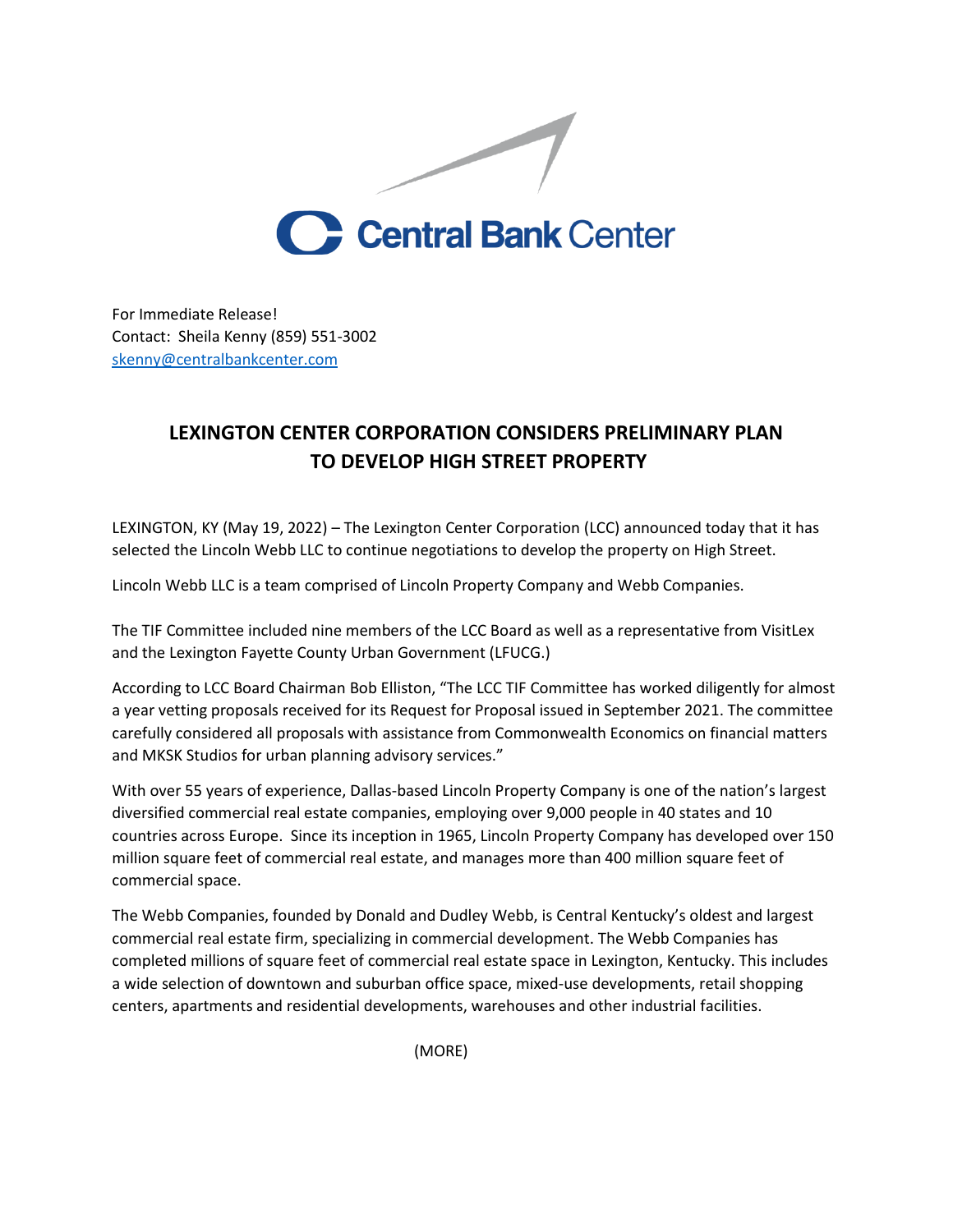The Lincoln Webb LLC proposal is in compliance with the comprehensive plan and reflects the proposed uses from a draft of the Downtown Master Plan from 20 years ago as well as the original Rupp Arts & Entertainment District envisioned in 2012, which led to the expansion of the new Central Bank Center.

Included in the recommended property uses are: mixed-use commercial retail (with a grocery as a high priority), residential, hotel, event venue and multiple parking facilities.

The specific site location of the High Street Development Project is located directly across from High Street from the newly expanded Central Bank Center and renovated Rupp Arena, bordered by Lexington Center Drive, Maxwell Street and High Street. The site is approximately 17.5 contiguous area. Photo:

[https://www.dropbox.com/s/1blywewp6lz4kdh/210634\\_CRTKL\\_Lexington\\_View01\\_HR.jpg?dl=0](https://www.dropbox.com/s/1blywewp6lz4kdh/210634_CRTKL_Lexington_View01_HR.jpg?dl=0)

For more information, visi[t www.centralbankcenter.com](http://www.centralbankcenter.com/)

###

## **About Central Bank Center**

Located in Lexington, Kentucky, the **Lexington Center Corporation** (LCC) is a not-for-profit 501c3 corporate agency of the Lexington Fayette Urban County Government established in 1974 to manage and maintain Rupp Arena at Central Bank Center, the Central Bank Center (formerly Lexington Convention Center), Triangle Park and the Lexington Opera House. One of the nation's most storied entertainment destinations, Central Bank Center venues collectively welcome an average of 1.3 million patrons annually.

Since 1976, **Rupp Arena at Central Bank Center** has served as the home court of the University of Kentucky men's basketball team, regularly leading the national attendance average. Rupp Arena has hosted legendary artists such as Justin Timberlake, Paul McCartney, Garth Brooks, Chris Stapleton and many more. Since 2018, Oak View Group and Live Nation Arenas have provided booking services to Rupp Arena. During the last 18 months, Rupp Arena has broken all previous audience attendance and revenue records in its storied 43-year history.

**The Lexington Opera House**, built in 1886, listed on the National Register of Historic Places, is one of the premier performing arts centers in the region. From its opening, the Opera House has played host to such famous stage performers W.C. Fields, The Marx Brothers, Al Jolson, Julie Harris, Steve Martin, Brian Wilson and Graham Nash. It has undergone two major renovations and remains a cultural destination in downtown Lexington.

**The Central Bank Center** holds over 200 meetings, trade shows and special events annually. It is just completed a transformative \$310 million expansion, featuring a dramatic, light-filled architectural design, offering over 200,000 SF of flexible meeting and event space.

For more, visit [www.centralbankcenter.com](http://www.centralbankcenter.com/) or follow us on Facebook, Instagram or Twitter.